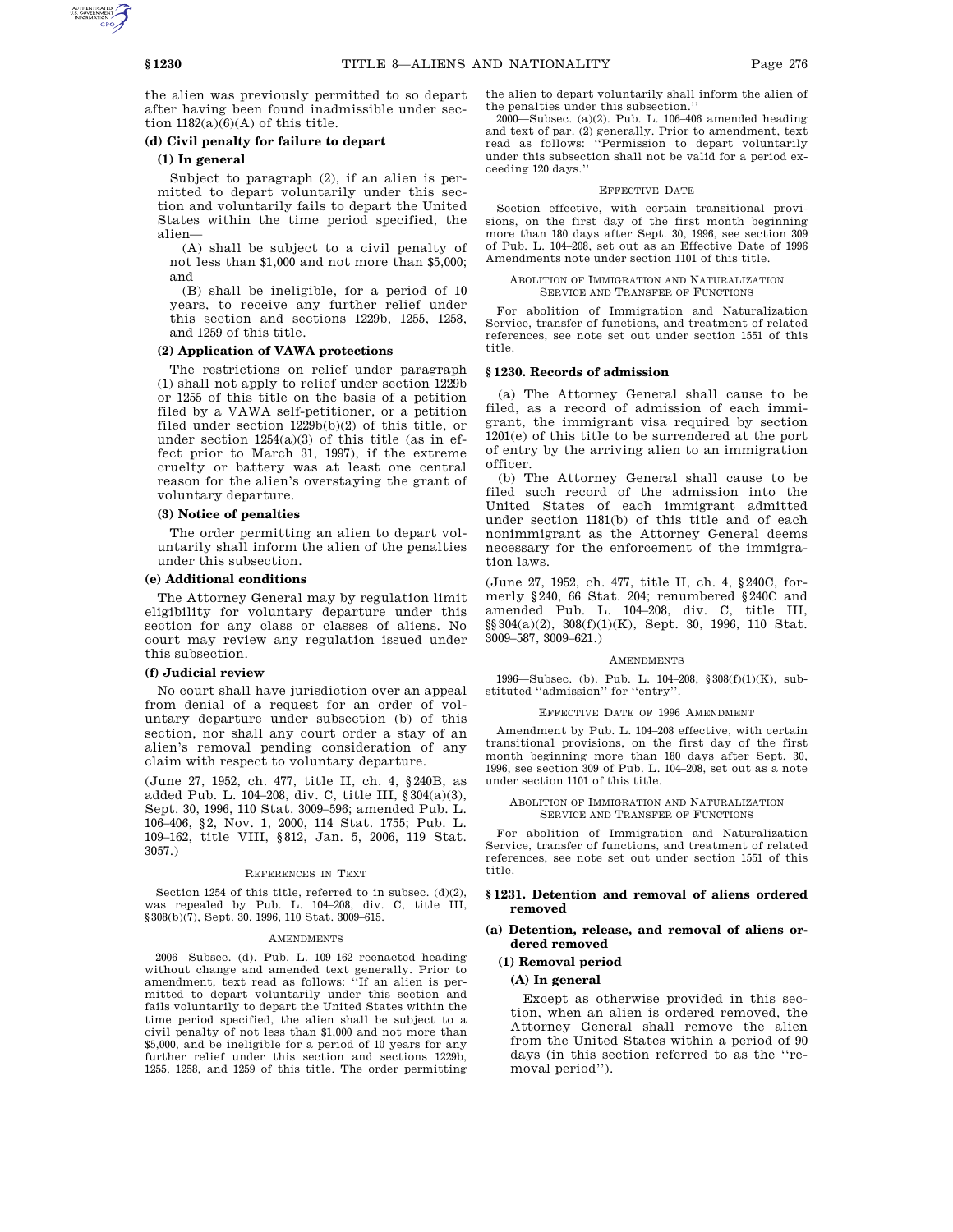### **(B) Beginning of period**

The removal period begins on the latest of the following:

(i) The date the order of removal becomes administratively final.

(ii) If the removal order is judicially reviewed and if a court orders a stay of the removal of the alien, the date of the court's final order.

(iii) If the alien is detained or confined (except under an immigration process), the date the alien is released from detention or confinement.

### **(C) Suspension of period**

The removal period shall be extended beyond a period of 90 days and the alien may remain in detention during such extended period if the alien fails or refuses to make timely application in good faith for travel or other documents necessary to the alien's departure or conspires or acts to prevent the alien's removal subject to an order of removal.

### **(2) Detention**

During the removal period, the Attorney General shall detain the alien. Under no circumstance during the removal period shall the Attorney General release an alien who has been found inadmissible under section  $1182(a)(2)$  or  $1182(a)(3)(B)$  of this title or deportable under section  $1227(a)(2)$  or  $1227(a)(4)(B)$  of this title.

### **(3) Supervision after 90-day period**

If the alien does not leave or is not removed within the removal period, the alien, pending removal, shall be subject to supervision under regulations prescribed by the Attorney General. The regulations shall include provisions requiring the alien—

(A) to appear before an immigration officer periodically for identification;

(B) to submit, if necessary, to a medical and psychiatric examination at the expense of the United States Government;

(C) to give information under oath about the alien's nationality, circumstances, habits, associations, and activities, and other information the Attorney General considers appropriate; and

(D) to obey reasonable written restrictions on the alien's conduct or activities that the Attorney General prescribes for the alien.

### **(4) Aliens imprisoned, arrested, or on parole, supervised release, or probation**

### **(A) In general**

Except as provided in section  $259(a)^1$  of title  $42$  and paragraph  $(2),^2$  the Attorney General may not remove an alien who is sentenced to imprisonment until the alien is released from imprisonment. Parole, supervised release, probation, or possibility of arrest or further imprisonment is not a reason to defer removal.

### **(B) Exception for removal of nonviolent offenders prior to completion of sentence of imprisonment**

The Attorney General is authorized to remove an alien in accordance with applicable procedures under this chapter before the alien has completed a sentence of imprisonment—

(i) in the case of an alien in the custody of the Attorney General, if the Attorney General determines that (I) the alien is confined pursuant to a final conviction for a nonviolent offense (other than an offense related to smuggling or harboring of aliens or an offense described in section  $1101(a)(43)(B)$ , (C), (E), (I), or (L) of this title 3 and (II) the removal of the alien is appropriate and in the best interest of the United States; or

(ii) in the case of an alien in the custody of a State (or a political subdivision of a State), if the chief State official exercising authority with respect to the incarceration of the alien determines that (I) the alien is confined pursuant to a final conviction for a nonviolent offense (other than an offense described in section  $1101(a)(43)(C)$  or  $(E)$  of this title),  $(II)$  the removal is appropriate and in the best interest of the State, and (III) submits a written request to the Attorney General that such alien be so removed.

### **(C) Notice**

Any alien removed pursuant to this paragraph shall be notified of the penalties under the laws of the United States relating to the reentry of deported aliens, particularly the expanded penalties for aliens removed under subparagraph (B).

### **(D) No private right**

No cause or claim may be asserted under this paragraph against any official of the United States or of any State to compel the release, removal, or consideration for release or removal of any alien.

### **(5) Reinstatement of removal orders against aliens illegally reentering**

If the Attorney General finds that an alien has reentered the United States illegally after having been removed or having departed voluntarily, under an order of removal, the prior order of removal is reinstated from its original date and is not subject to being reopened or reviewed, the alien is not eligible and may not apply for any relief under this chapter, and the alien shall be removed under the prior order at any time after the reentry.

# **(6) Inadmissible or criminal aliens**

An alien ordered removed who is inadmissible under section 1182 of this title, removable under section  $1227(a)(1)(C)$ ,  $1227(a)(2)$ , or  $1227(a)(4)$  of this title or who has been determined by the Attorney General to be a risk to the community or unlikely to comply with the order of removal, may be detained beyond the

<sup>1</sup>See References in Text note below.

<sup>2</sup>So in original. Probably should be ''subparagraph (B),''.

<sup>3</sup>So in original. Probably should be followed by a closing parenthesis.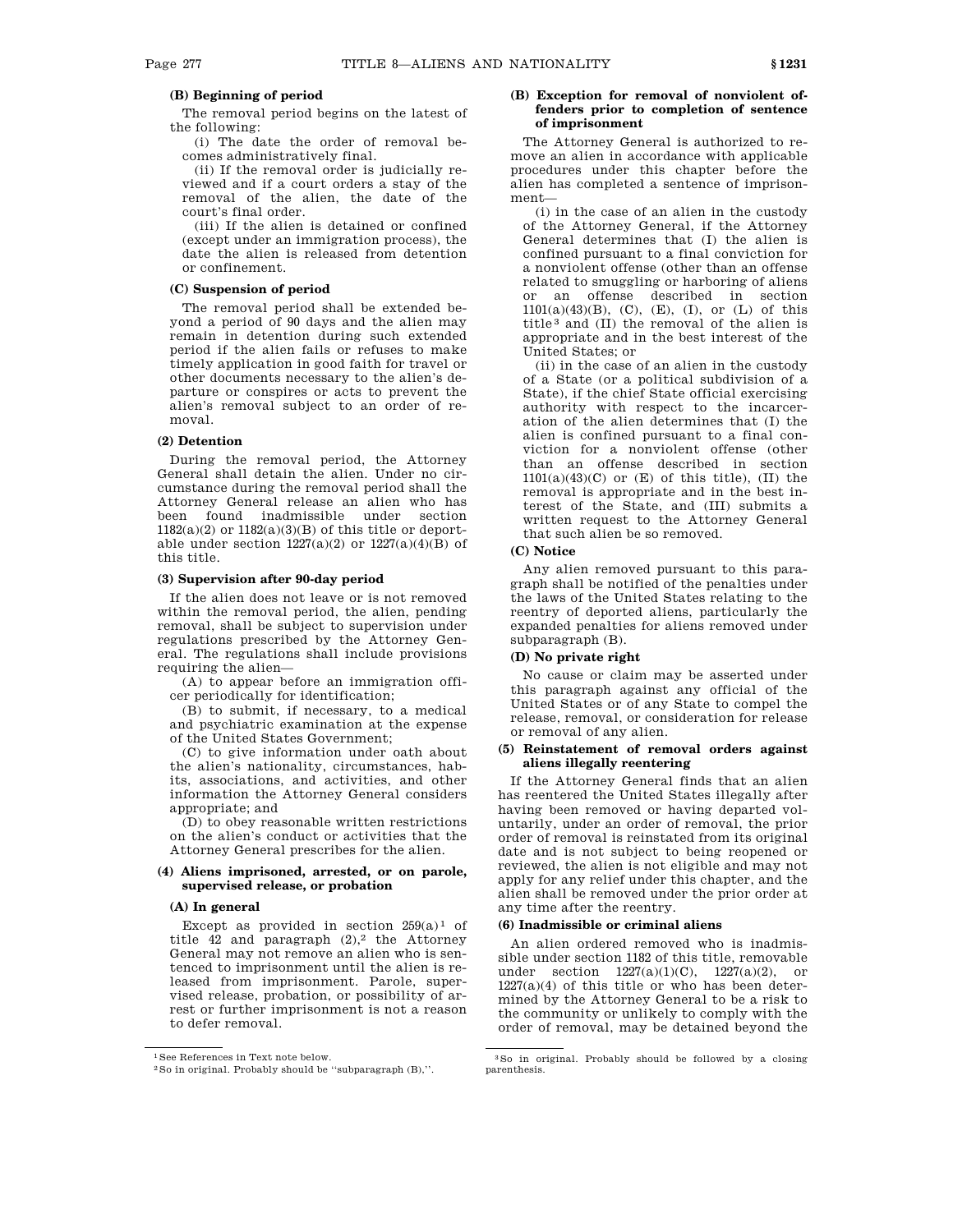removal period and, if released, shall be subject to the terms of supervision in paragraph (3).

### **(7) Employment authorization**

No alien ordered removed shall be eligible to receive authorization to be employed in the United States unless the Attorney General makes a specific finding that—

(A) the alien cannot be removed due to the refusal of all countries designated by the alien or under this section to receive the alien, or

(B) the removal of the alien is otherwise impracticable or contrary to the public interest.

# **(b) Countries to which aliens may be removed (1) Aliens arriving at the United States**

Subject to paragraph (3)—

# **(A) In general**

Except as provided by subparagraphs (B) and (C), an alien who arrives at the United States and with respect to whom proceedings under section 1229a of this title were initiated at the time of such alien's arrival shall be removed to the country in which the alien boarded the vessel or aircraft on which the alien arrived in the United States.

### **(B) Travel from contiguous territory**

If the alien boarded the vessel or aircraft on which the alien arrived in the United States in a foreign territory contiguous to the United States, an island adjacent to the United States, or an island adjacent to a foreign territory contiguous to the United States, and the alien is not a native, citizen, subject, or national of, or does not reside in, the territory or island, removal shall be to the country in which the alien boarded the vessel that transported the alien to the territory or island.

### **(C) Alternative countries**

If the government of the country designated in subparagraph (A) or (B) is unwilling to accept the alien into that country's territory, removal shall be to any of the following countries, as directed by the Attorney General:

(i) The country of which the alien is a citizen, subject, or national.

(ii) The country in which the alien was born.

(iii) The country in which the alien has a residence.

(iv) A country with a government that will accept the alien into the country's territory if removal to each country described in a previous clause of this subparagraph is impracticable, inadvisable, or impossible.

### **(2) Other aliens**

Subject to paragraph (3)—

### **(A) Selection of country by alien**

Except as otherwise provided in this paragraph—

(i) any alien not described in paragraph (1) who has been ordered removed may designate one country to which the alien wants to be removed, and

(ii) the Attorney General shall remove the alien to the country the alien so designates.

### **(B) Limitation on designation**

An alien may designate under subparagraph (A)(i) a foreign territory contiguous to the United States, an adjacent island, or an island adjacent to a foreign territory contiguous to the United States as the place to which the alien is to be removed only if the alien is a native, citizen, subject, or national of, or has resided in, that designated territory or island.

### **(C) Disregarding designation**

The Attorney General may disregard a designation under subparagraph (A)(i) if—

(i) the alien fails to designate a country promptly;

(ii) the government of the country does not inform the Attorney General finally, within 30 days after the date the Attorney General first inquires, whether the government will accept the alien into the country;

(iii) the government of the country is not willing to accept the alien into the country; or

(iv) the Attorney General decides that removing the alien to the country is prejudicial to the United States.

#### **(D) Alternative country**

If an alien is not removed to a country designated under subparagraph (A)(i), the Attorney General shall remove the alien to a country of which the alien is a subject, national, or citizen unless the government of the country—

(i) does not inform the Attorney General or the alien finally, within 30 days after the date the Attorney General first inquires or within another period of time the Attorney General decides is reasonable, whether the government will accept the alien into the country; or

(ii) is not willing to accept the alien into the country.

#### **(E) Additional removal countries**

If an alien is not removed to a country under the previous subparagraphs of this paragraph, the Attorney General shall remove the alien to any of the following countries:

(i) The country from which the alien was admitted to the United States.

(ii) The country in which is located the foreign port from which the alien left for the United States or for a foreign territory contiguous to the United States.

(iii) A country in which the alien resided before the alien entered the country from which the alien entered the United States.

(iv) The country in which the alien was born.

(v) The country that had sovereignty over the alien's birthplace when the alien was born.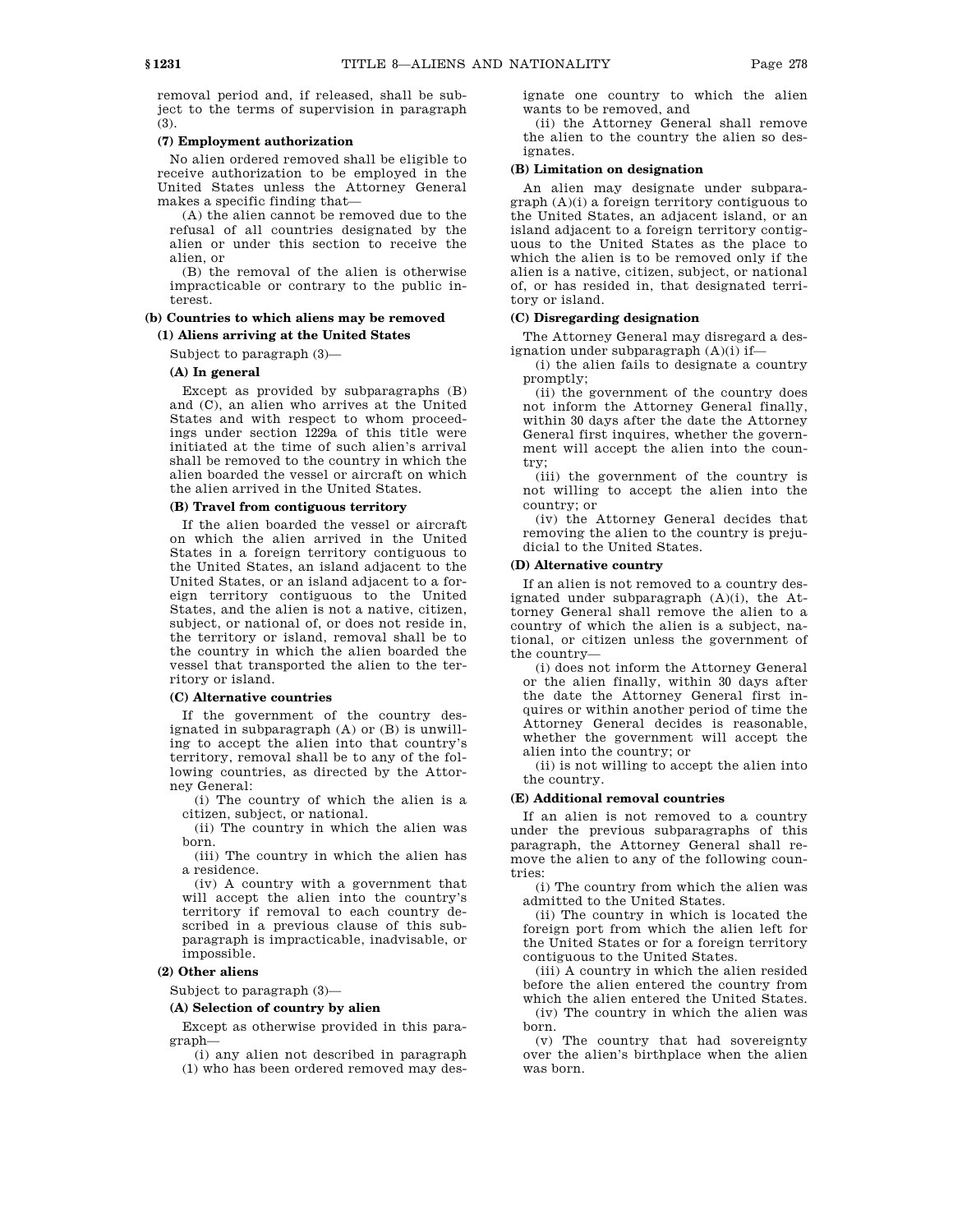(vi) The country in which the alien's birthplace is located when the alien is ordered removed.

(vii) If impracticable, inadvisable, or impossible to remove the alien to each country described in a previous clause of this subparagraph, another country whose government will accept the alien into that country.

### **(F) Removal country when United States is at war**

When the United States is at war and the Attorney General decides that it is impracticable, inadvisable, inconvenient, or impossible to remove an alien under this subsection because of the war, the Attorney General may remove the alien—

(i) to the country that is host to a government in exile of the country of which the alien is a citizen or subject if the government of the host country will permit the alien's entry; or

(ii) if the recognized government of the country of which the alien is a citizen or subject is not in exile, to a country, or a political or territorial subdivision of a country, that is very near the country of which the alien is a citizen or subject, or, with the consent of the government of the country of which the alien is a citizen or subject, to another country.

### **(3) Restriction on removal to a country where alien's life or freedom would be threatened**

### **(A) In general**

Notwithstanding paragraphs (1) and (2), the Attorney General may not remove an alien to a country if the Attorney General decides that the alien's life or freedom would be threatened in that country because of the alien's race, religion, nationality, membership in a particular social group, or political opinion.

# **(B) Exception**

Subparagraph (A) does not apply to an alien deportable under section 1227(a)(4)(D) of this title or if the Attorney General decides that—

(i) the alien ordered, incited, assisted, or otherwise participated in the persecution of an individual because of the individual's race, religion, nationality, membership in a particular social group, or political opinion;

(ii) the alien, having been convicted by a final judgment of a particularly serious crime is a danger to the community of the United States;

(iii) there are serious reasons to believe that the alien committed a serious nonpolitical crime outside the United States before the alien arrived in the United States; or

(iv) there are reasonable grounds to believe that the alien is a danger to the security of the United States.

For purposes of clause (ii), an alien who has been convicted of an aggravated felony (or felonies) for which the alien has been sentenced to an aggregate term of imprisonment of at least 5 years shall be considered to have committed a particularly serious crime. The previous sentence shall not preclude the Attorney General from determining that, notwithstanding the length of sentence imposed, an alien has been convicted of a particularly serious crime. For purposes of clause (iv), an alien who is described in section  $1227(a)(4)(B)$  of this title shall be considered to be an alien with respect to whom there are reasonable grounds for regarding as a danger to the security of the United States.

### **(C) Sustaining burden of proof; credibility determinations**

In determining whether an alien has demonstrated that the alien's life or freedom would be threatened for a reason described in subparagraph (A), the trier of fact shall determine whether the alien has sustained the alien's burden of proof, and shall make credibility determinations, in the manner described in clauses (ii) and (iii) of section  $1158(b)(1)(B)$  of this title.

# **(c) Removal of aliens arriving at port of entry**

# **(1) Vessels and aircraft**

An alien arriving at a port of entry of the United States who is ordered removed either without a hearing under section 1225(b)(1) or 1225(c) of this title or pursuant to proceedings under section 1229a of this title initiated at the time of such alien's arrival shall be removed immediately on a vessel or aircraft owned by the owner of the vessel or aircraft on which the alien arrived in the United States, unless—

(A) it is impracticable to remove the alien on one of those vessels or aircraft within a reasonable time, or

(B) the alien is a stowaway—

(i) who has been ordered removed in accordance with section 1225(a)(1) of this title,

(ii) who has requested asylum, and

(iii) whose application has not been adjudicated or whose asylum application has been denied but who has not exhausted all appeal rights.

# **(2) Stay of removal**

# **(A) In general**

The Attorney General may stay the removal of an alien under this subsection if the Attorney General decides that—

(i) immediate removal is not practicable or proper; or

(ii) the alien is needed to testify in the prosecution of a person for a violation of a law of the United States or of any State.

### **(B) Payment of detention costs**

During the period an alien is detained because of a stay of removal under subparagraph (A)(ii), the Attorney General may pay from the appropriation ''Immigration and Naturalization Service—Salaries and Expenses''—

(i) the cost of maintenance of the alien; and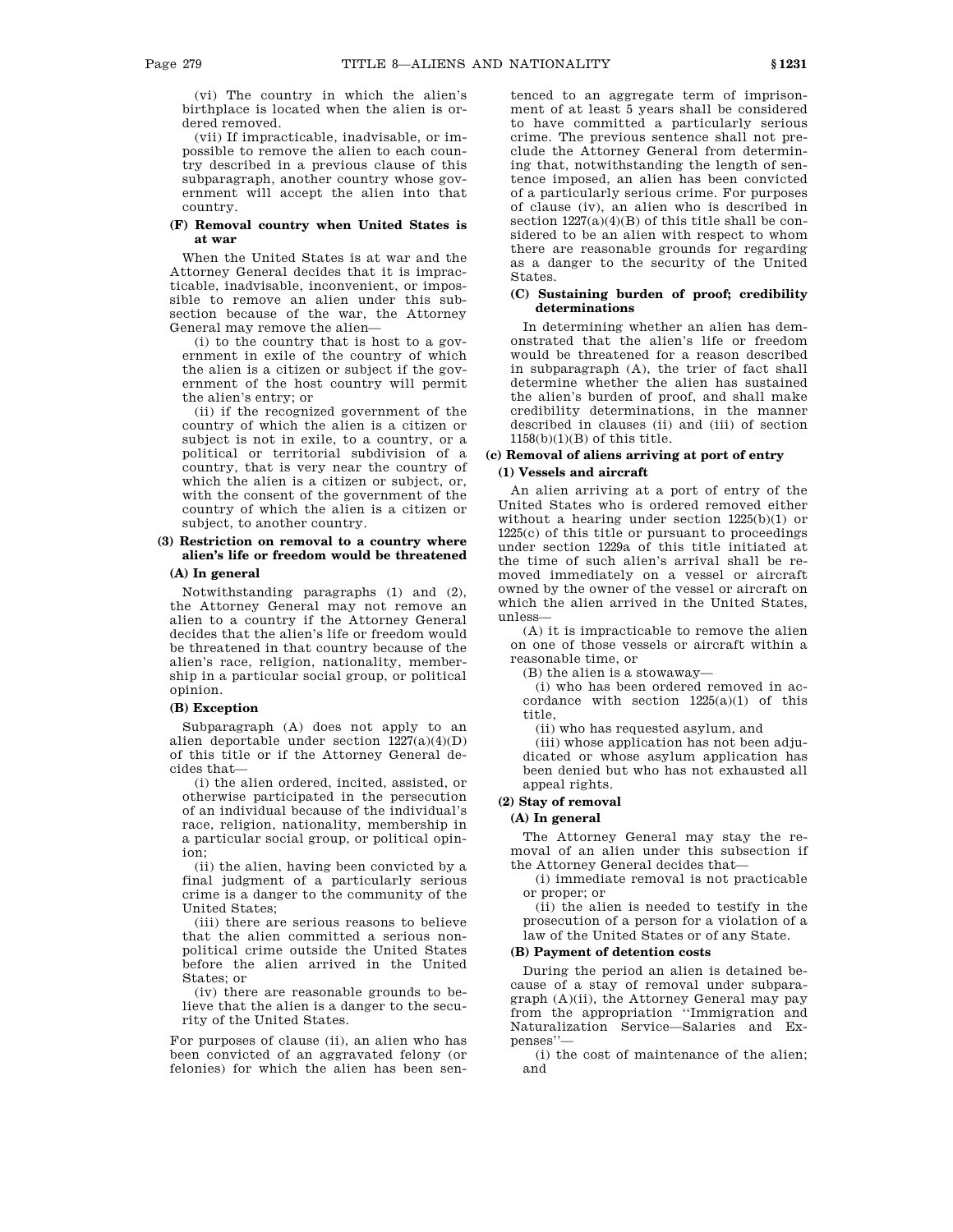(ii) a witness fee of \$1 a day.

# **(C) Release during stay**

The Attorney General may release an alien whose removal is stayed under subparagraph  $(A)(ii)$  on-

(i) the alien's filing a bond of at least \$500 with security approved by the Attorney General;

(ii) condition that the alien appear when required as a witness and for removal; and (iii) other conditions the Attorney General may prescribe.

### **(3) Costs of detention and maintenance pending removal**

#### **(A) In general**

Except as provided in subparagraph (B) and subsection  $(d)$ <sup>4</sup> of this section, an owner of a vessel or aircraft bringing an alien to the United States shall pay the costs of detaining and maintaining the alien—

(i) while the alien is detained under subsection  $(d)(1)$  of this section, and

(ii) in the case of an alien who is a stowaway, while the alien is being detained pursuant to—

(I) subsection  $(d)(2)(A)$  or  $(d)(2)(B)(i)$  of this section,

(II) subsection  $(d)(2)(B)(ii)$  or (iii) of this section for the period of time reasonably necessary for the owner to arrange for repatriation or removal of the stowaway, including obtaining necessary travel documents, but not to extend beyond the date on which it is ascertained that such travel documents cannot be obtained from the country to which the stowaway is to be returned, or

(III) section  $1225(b)(1)(B)(ii)$  of this title, for a period not to exceed 15 days (excluding Saturdays, Sundays, and holidays) commencing on the first such day which begins on the earlier of 72 hours after the time of the initial presentation of the stowaway for inspection or at the time the stowaway is determined to have a credible fear of persecution.

### **(B) Nonapplication**

Subparagraph (A) shall not apply if—

(i) the alien is a crewmember;

(ii) the alien has an immigrant visa;

(iii) the alien has a nonimmigrant visa or other documentation authorizing the alien to apply for temporary admission to the United States and applies for admission not later than 120 days after the date the visa or documentation was issued;

(iv) the alien has a reentry permit and applies for admission not later than 120 days after the date of the alien's last inspection and admission;

 $\left(\mathbf{v})(\mathbf{I}\right)$  the alien has a nonimmigrant visa or other documentation authorizing the alien to apply for temporary admission to the United States or a reentry permit;

(II) the alien applies for admission more than 120 days after the date the visa or documentation was issued or after the date

of the last inspection and admission under the reentry permit; and

(III) the owner of the vessel or aircraft satisfies the Attorney General that the existence of the condition relating to inadmissibility could not have been discovered by exercising reasonable care before the alien boarded the vessel or aircraft; or

(vi) the individual claims to be a national of the United States and has a United States passport.

**(d) Requirements of persons providing transportation**

# **(1) Removal at time of arrival**

An owner, agent, master, commanding officer, person in charge, purser, or consignee of a vessel or aircraft bringing an alien (except an alien crewmember) to the United States shall—

(A) receive an alien back on the vessel or aircraft or another vessel or aircraft owned or operated by the same interests if the alien is ordered removed under this part; and (B) take the alien to the foreign country to

which the alien is ordered removed.

# **(2) Alien stowaways**

An owner, agent, master, commanding officer, charterer, or consignee of a vessel or aircraft arriving in the United States with an alien stowaway—

(A) shall detain the alien on board the vessel or aircraft, or at such place as the Attorney General shall designate, until completion of the inspection of the alien by an immigration officer;

(B) may not permit the stowaway to land in the United States, except pursuant to regulations of the Attorney General temporarily—

(i) for medical treatment,

(ii) for detention of the stowaway by the Attorney General, or

(iii) for departure or removal of the stowaway; and

(C) if ordered by an immigration officer, shall remove the stowaway on the vessel or aircraft or on another vessel or aircraft.

The Attorney General shall grant a timely request to remove the stowaway under subparagraph (C) on a vessel or aircraft other than that on which the stowaway arrived if the requester has obtained any travel documents necessary for departure or repatriation of the stowaway and removal of the stowaway will not be unreasonably delayed.

### **(3) Removal upon order**

An owner, agent, master, commanding officer, person in charge, purser, or consignee of a vessel, aircraft, or other transportation line shall comply with an order of the Attorney General to take on board, guard safely, and transport to the destination specified any alien ordered to be removed under this chapter.

### **(e) Payment of expenses of removal**

### **(1) Costs of removal at time of arrival**

In the case of an alien who is a stowaway or who is ordered removed either without a hear-

<sup>4</sup>So in original. Probably should be subsection ''(e)''.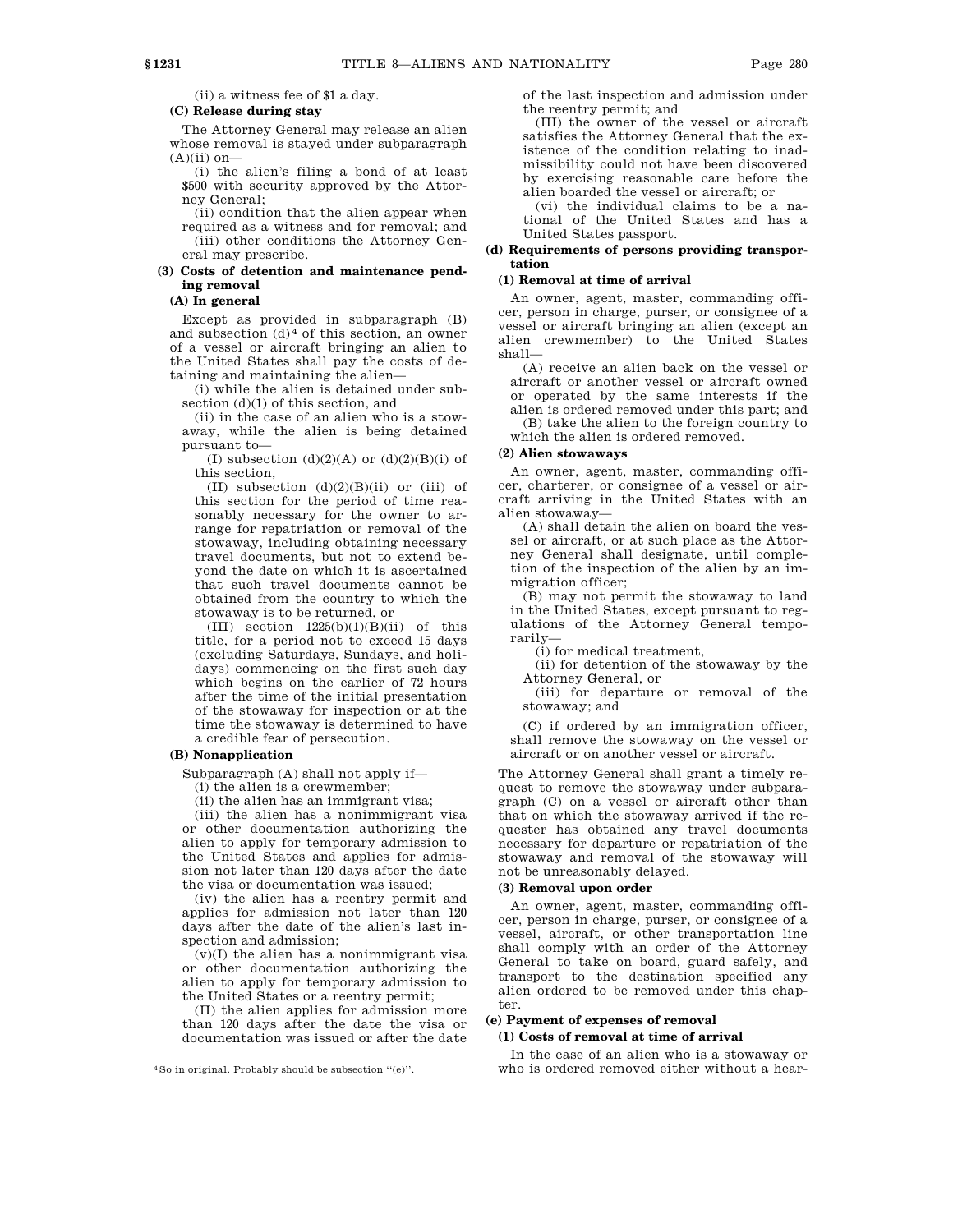ing under section  $1225(a)(1)^5$  or  $1225(c)$  of this title or pursuant to proceedings under section 1229a of this title initiated at the time of such alien's arrival, the owner of the vessel or aircraft (if any) on which the alien arrived in the United States shall pay the transportation cost of removing the alien. If removal is on a vessel or aircraft not owned by the owner of the vessel or aircraft on which the alien arrived in the United States, the Attorney General may—

(A) pay the cost from the appropriation ''Immigration and Naturalization Service— Salaries and Expenses''; and

(B) recover the amount of the cost in a civil action from the owner, agent, or consignee of the vessel or aircraft (if any) on which the alien arrived in the United States.

### **(2) Costs of removal to port of removal for aliens admitted or permitted to land**

In the case of an alien who has been admitted or permitted to land and is ordered removed, the cost (if any) of removal of the alien to the port of removal shall be at the expense of the appropriation for the enforcement of this chapter.

### **(3) Costs of removal from port of removal for aliens admitted or permitted to land**

### **(A) Through appropriation**

Except as provided in subparagraph (B), in the case of an alien who has been admitted or permitted to land and is ordered removed, the cost (if any) of removal of the alien from the port of removal shall be at the expense of the appropriation for the enforcement of this chapter.

# **(B) Through owner**

### **(i) In general**

In the case of an alien described in clause (ii), the cost of removal of the alien from the port of removal may be charged to any owner of the vessel, aircraft, or other transportation line by which the alien came to the United States.

### **(ii) Aliens described**

An alien described in this clause is an alien who—

(I) is admitted to the United States (other than lawfully admitted for permanent residence) and is ordered removed within 5 years of the date of admission based on a ground that existed before or at the time of admission, or

(II) is an alien crewman permitted to land temporarily under section 1282 of this title and is ordered removed within 5 years of the date of landing.

### **(C) Costs of removal of certain aliens granted voluntary departure**

In the case of an alien who has been granted voluntary departure under section 1229c of this title and who is financially unable to depart at the alien's own expense and whose removal the Attorney General deems to be in the best interest of the United States, the expense of such removal may be paid from the appropriation for the enforcement of this chapter.

### **(f) Aliens requiring personal care during removal**

### **(1) In general**

If the Attorney General believes that an alien being removed requires personal care because of the alien's mental or physical condition, the Attorney General may employ a suitable person for that purpose who shall accompany and care for the alien until the alien arrives at the final destination.

# **(2) Costs**

The costs of providing the service described in paragraph (1) shall be defrayed in the same manner as the expense of removing the accompanied alien is defrayed under this section.

# **(g) Places of detention**

# **(1) In general**

The Attorney General shall arrange for appropriate places of detention for aliens detained pending removal or a decision on removal. When United States Government facilities are unavailable or facilities adapted or suitably located for detention are unavailable for rental, the Attorney General may expend from the appropriation ''Immigration and Naturalization Service—Salaries and Expenses'', without regard to section 6101 of title 41, amounts necessary to acquire land and to acquire, build, remodel, repair, and operate facilities (including living quarters for immigration officers if not otherwise available) necessary for detention.

### **(2) Detention facilities of the Immigration and Naturalization Service**

Prior to initiating any project for the construction of any new detention facility for the Service, the Commissioner shall consider the availability for purchase or lease of any existing prison, jail, detention center, or other comparable facility suitable for such use.

### **(h) Statutory construction**

Nothing in this section shall be construed to create any substantive or procedural right or benefit that is legally enforceable by any party against the United States or its agencies or officers or any other person.

# **(i) Incarceration**

(1) If the chief executive officer of a State (or, if appropriate, a political subdivision of the State) exercising authority with respect to the incarceration of an undocumented criminal alien submits a written request to the Attorney General, the Attorney General shall, as determined by the Attorney General—

(A) enter into a contractual arrangement which provides for compensation to the State or a political subdivision of the State, as may be appropriate, with respect to the incarceration of the undocumented criminal alien; or

(B) take the undocumented criminal alien into the custody of the Federal Government and incarcerate the alien.

(2) Compensation under paragraph (1)(A) shall be the average cost of incarceration of a pris-

<sup>5</sup>So in original. Probably should be ''1225(b)(1)''.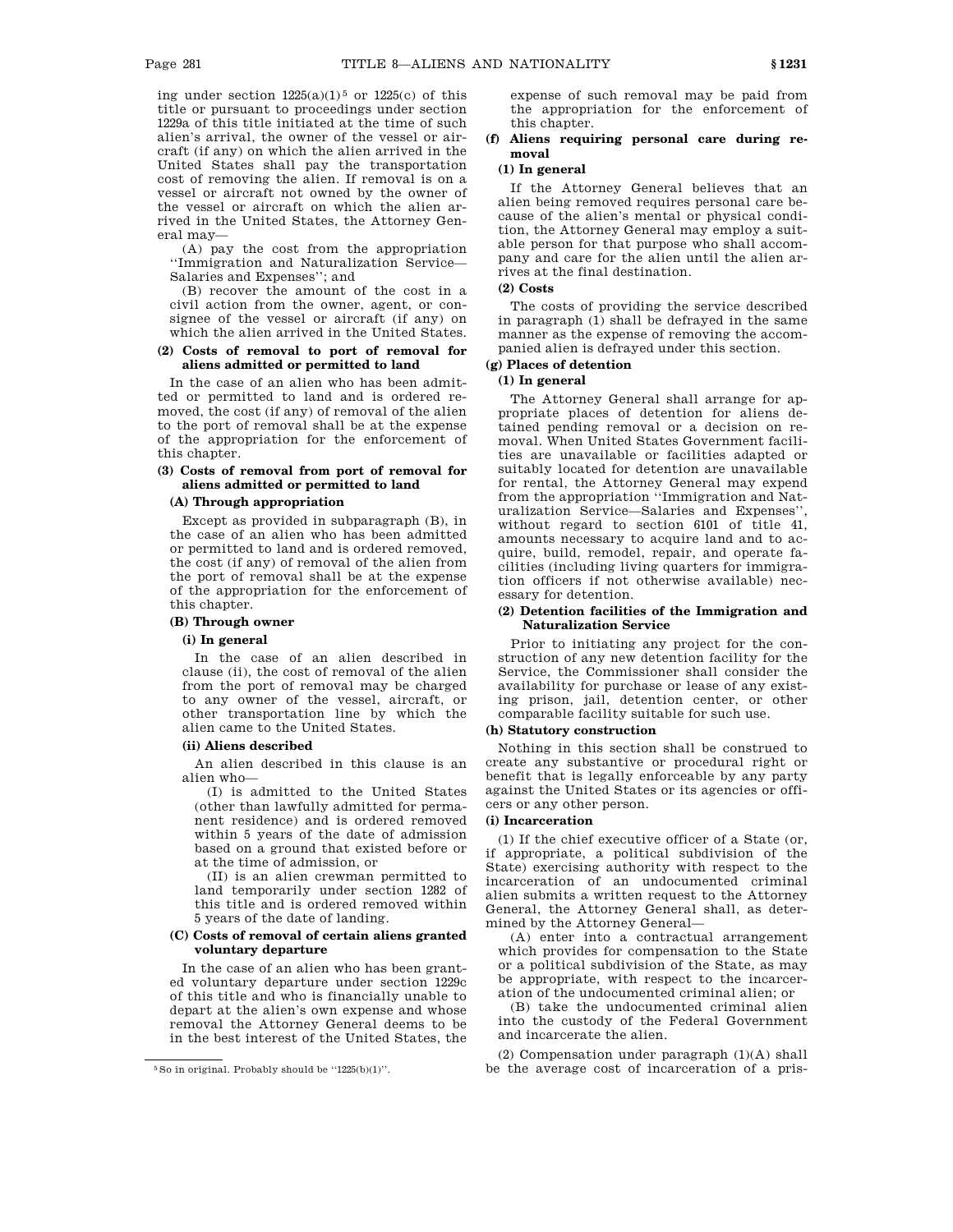oner in the relevant State as determined by the Attorney General.

(3) For purposes of this subsection, the term ''undocumented criminal alien'' means an alien who—

(A) has been convicted of a felony or two or more misdemeanors; and

(B)(i) entered the United States without inspection or at any time or place other than as designated by the Attorney General;

(ii) was the subject of exclusion or deportation proceedings at the time he or she was taken into custody by the State or a political subdivision of the State; or

(iii) was admitted as a nonimmigrant and at the time he or she was taken into custody by the State or a political subdivision of the State has failed to maintain the nonimmigrant status in which the alien was admitted or to which it was changed under section 1258 of this title, or to comply with the conditions of any such status.

 $(4)(A)$  In carrying out paragraph  $(1)$ , the Attorney General shall give priority to the Federal incarceration of undocumented criminal aliens who have committed aggravated felonies.

(B) The Attorney General shall ensure that undocumented criminal aliens incarcerated in Federal facilities pursuant to this subsection are held in facilities which provide a level of security appropriate to the crimes for which they were convicted.

(5) There are authorized to be appropriated to carry out this subsection—

(A) \$750,000,000 for fiscal year 2006;

(B) \$850,000,000 for fiscal year 2007; and

(C) \$950,000,000 for each of the fiscal years 2008 through 2011.

(6) Amounts appropriated pursuant to the authorization of appropriations in paragraph (5) that are distributed to a State or political subdivision of a State, including a municipality, may be used only for correctional purposes.

(June 27, 1952, ch. 477, title II, ch. 4, §241, as added and amended Pub. L. 104–208, div. C, title III, §§305(a)(3), 306(a)(1), 328(a)(1), Sept. 30, 1996, 110 Stat. 3009–598, 3009–607, 3009–630; Pub. L. 107–273, div. C, title I, §11014, Nov. 2, 2002, 116 Stat. 1824; Pub. L. 109–13, div. B, title I, §101(c), May 11, 2005, 119 Stat. 303; Pub. L. 109–162, title XI, §1196(a), (b), Jan. 5, 2006, 119 Stat. 3130.)

#### REFERENCES IN TEXT

Section 259 of title 42, referred to in subsec. (a)(4)(A), was repealed by Pub. L. 106–310, div. B, title XXXIV, §3405(a), Oct. 17, 2000, 114 Stat. 1221.

This chapter, referred to in subsecs. (a)(4)(B), (5),  $(d)(3)$ , and  $(e)(2)$ ,  $(3)(A)$ ,  $(C)$ , was in the original, "this Act'', meaning act June 27, 1952, ch. 477, 66 Stat. 163, known as the Immigration and Nationality Act, which is classified principally to this chapter. For complete classification of this Act to the Code, see Short Title note set out under section 1101 of this title and Tables.

#### **CODIFICATION**

In subsec.  $(g)(1)$ , "section 6101 of title 41" substituted for ''section 3709 of the Revised Statutes (41 U.S.C. 5)'' on authority of Pub. L. 111–350, §6(c), Jan. 4, 2011, 124 Stat. 3854, which Act enacted Title 41, Public Contracts.

The text of subsec. (j) of section 1252 of this title, which was redesignated as subsec. (i) of this section by Pub. L. 104–208, §306(a)(1), was based on section 242(j) of act June 27, 1952, ch. 477, title II, ch. 5, as added Sept. 13, 1994, Pub. L. 103–322, title II, §20301(a), 108 Stat. 1823.

### PRIOR PROVISIONS

A prior section 241 of act June 27, 1952, was renumbered section 237, and is classified to section 1227 of this title.

#### **AMENDMENTS**

2006—Subsec. (i)(5). Pub. L. 109–162, §1196(a), substituted "appropriated to carry out this subsectionfor ''appropriated such sums as may be necessary to carry out this subsection in fiscal years 2003 and 2004.'' and added subpars. (A) to (C).

Subsec. (i)(6). Pub. L. 109–162, §1196(b), amended par. (6) generally. Prior to amendment, par. (6) read as follows: ''To the extent of available appropriations, funds otherwise made available under this section with respect to a State (or political subdivision, including a municipality) for incarceration of an undocumented criminal alien may, at the discretion of the recipient of the funds, be used for the costs of imprisonment of such alien in a State, local, or municipal prison or jail.''

2005—Subsec. (b)(3)(C). Pub. L. 109–13 added subpar.  $(C)$ 

2002—Subsec. (i)(5). Pub. L. 107–273 substituted ''in fiscal years 2003 and 2004'' for provisions which authorized specified amounts to be appropriated from the Violent Crime Reduction Trust Fund for fiscal years 1995 to  $2002$  as set out in subpars. (A) to  $({\rm F}).$ 

1996—Subsec. (i). Pub. L. 104–208, §306(a)(1), redesignated subsec. (j) of section 1252 of this title as subsec. (i) of this section. See Codification note above.

Subsec. (i)(3)(A). Pub. L. 104–208, §328(a)(1)(A), substituted ''felony or two or more misdemeanors'' for ''felony and sentenced to a term of imprisonment''.

Subsec. (i)(6). Pub. L. 104–208, §328(a)(1)(B), added par. (6).

#### EFFECTIVE DATE OF 2006 AMENDMENT

Pub. L. 109–162, title XI, §1196(d), as added by Pub. L. 109–271, §8(n)(6), Aug. 12, 2006, 120 Stat. 768, provided that: ''The amendments made by subsections (a) and (b) [amending this section] shall take effect on October 1, 2006.''

#### EFFECTIVE DATE OF 2005 AMENDMENT

Amendment by Pub. L. 109–13 effective May 11, 2005, and applicable to applications for asylum, withholding, or other relief from removal made on or after such date, see section 101(h)(2) of Pub. L. 109–13, set out as a note under section 1158 of this title.

#### EFFECTIVE DATE OF 1996 AMENDMENT

Amendment by section 306(a)(1) of Pub. L. 104–208 applicable as provided under section 309 of Pub. L. 104–208 (see Effective Date note below), see section 306(c) of Pub. L. 104–208, as amended, set out as a note under section 1252 of this title.

Section 328(a)(2) of div. C of Pub. L. 104–208 provided that: ''The amendment made by paragraph (1) [amending this section] shall apply beginning with fiscal year 1997.''

### EFFECTIVE DATE

Section effective, with certain transitional provisions, on the first day of the first month beginning more than 180 days after Sept. 30, 1996, see section 309 of Pub. L. 104–208, set out as an Effective Date of 1996 Amendments note under section 1101 of this title.

#### ABOLITION OF IMMIGRATION AND NATURALIZATION SERVICE AND TRANSFER OF FUNCTIONS

For abolition of Immigration and Naturalization Service, transfer of functions, and treatment of related